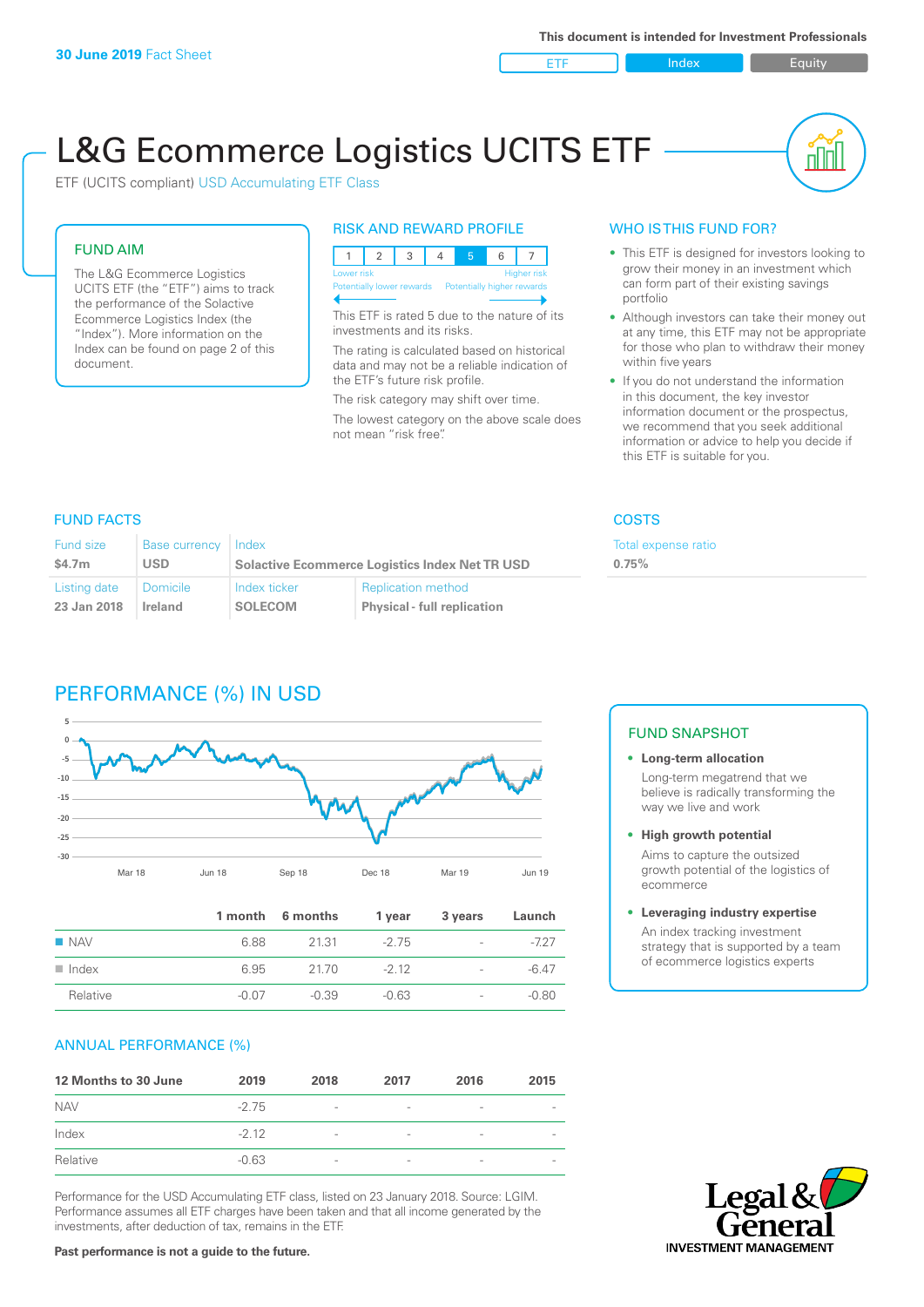# L&G Ecommerce Logistics UCITS ETF

ETF (UCITS compliant) USD Accumulating ETF Class

### INDEX BREAKDOWN

The breakdowns below relate to the Index. The ETF's portfolio may deviate from the below. All data source LGIM unless otherwise stated. Totals may not sum to 100% due to rounding.



#### SECTOR (%)

| $\blacksquare$ Industrials | 53.8            |
|----------------------------|-----------------|
| ■ Consumer Discretionary   | 23.8            |
| Information Technology     | 16.1            |
| ■ Consumer Staples         | 3.3             |
| $\blacksquare$ Financials  | $\overline{3}1$ |
|                            |                 |



# CURRENCY (%)

| $\blacksquare$ USD | 38.0 |
|--------------------|------|
| $\blacksquare$ JPY | 21.6 |
| EUR                | 17.6 |
| CHF                | 6.5  |
| $H$ HKD            | 5.2  |
| $\blacksquare$ DKK | 3.4  |
| CAD                | 2.9  |
| $\blacksquare$ GBP | 2.4  |
| $R$ KRW            | 2.4  |
|                    |      |

■ Top 10 constituents 33.7% Rest of Index 66.3% No. of constituents in Index 34

#### TOP 10 CONSTITUENTS (%)

| SAP                          | 3.7             |
|------------------------------|-----------------|
| Rakuten                      | 3.6             |
| Manhattan Associates         | 3.6             |
| Panalpina                    | 34              |
| <b>DSV A/S</b>               | 34              |
| Hitachi Transport System     | 34              |
| Walmart                      | 3.3             |
| Oracle                       | $\overline{3}1$ |
| Zalando                      | 3.1             |
| Kuehne + Nagel International | $\overline{3}1$ |
|                              |                 |

#### INDEX DESCRIPTION

The Index aims to track the performance of a basket of stocks of logistics service providers and technology companies who are engaged in ecommerce.

The Index is comprised of companies which are publically traded on various stock exchanges around the world that provide (i) "logistics" services (i.e. the warehousing of goods or the fulfilment and delivery of goods) or (ii) software solutions to companies that provide logistic services in connection with "ecommerce" (i.e. the buying and selling of goods on the internet). A company is only eligible for inclusion in the Index if (1) it is of a sufficient size (determined by reference to the total market value of the proportion of its shares that are publically traded) and (2) it is sufficiently "liquid" (a measure of how actively its shares are traded on a daily basis).

The universe of companies out of which the Index selection is made is refreshed annually in April. However, the Index is reconstituted semi-annually in April and October in accordance with the full selection criteria and all companies are equally weighted within the Index. On a monthly basis, the weight of each company is assessed and, if any of them exceeds 15% of the Index, the weights of all companies are adjusted so that they are again equally weighted within the Index.

#### INVESTMENT MANAGER

GO ETF Solutions LLP is the investment manager for each of the exchange traded funds (ETFs) issued by Legal & General UCITS ETF Plc and is responsible for the day-to-day investment management decisions for this ETF. The team is highly experienced with respect to all aspects relating to the management of an ETF portfolio, including collateral management, OTC swap trading, adherence to UCITS regulations and counterparty exposure and monitoring.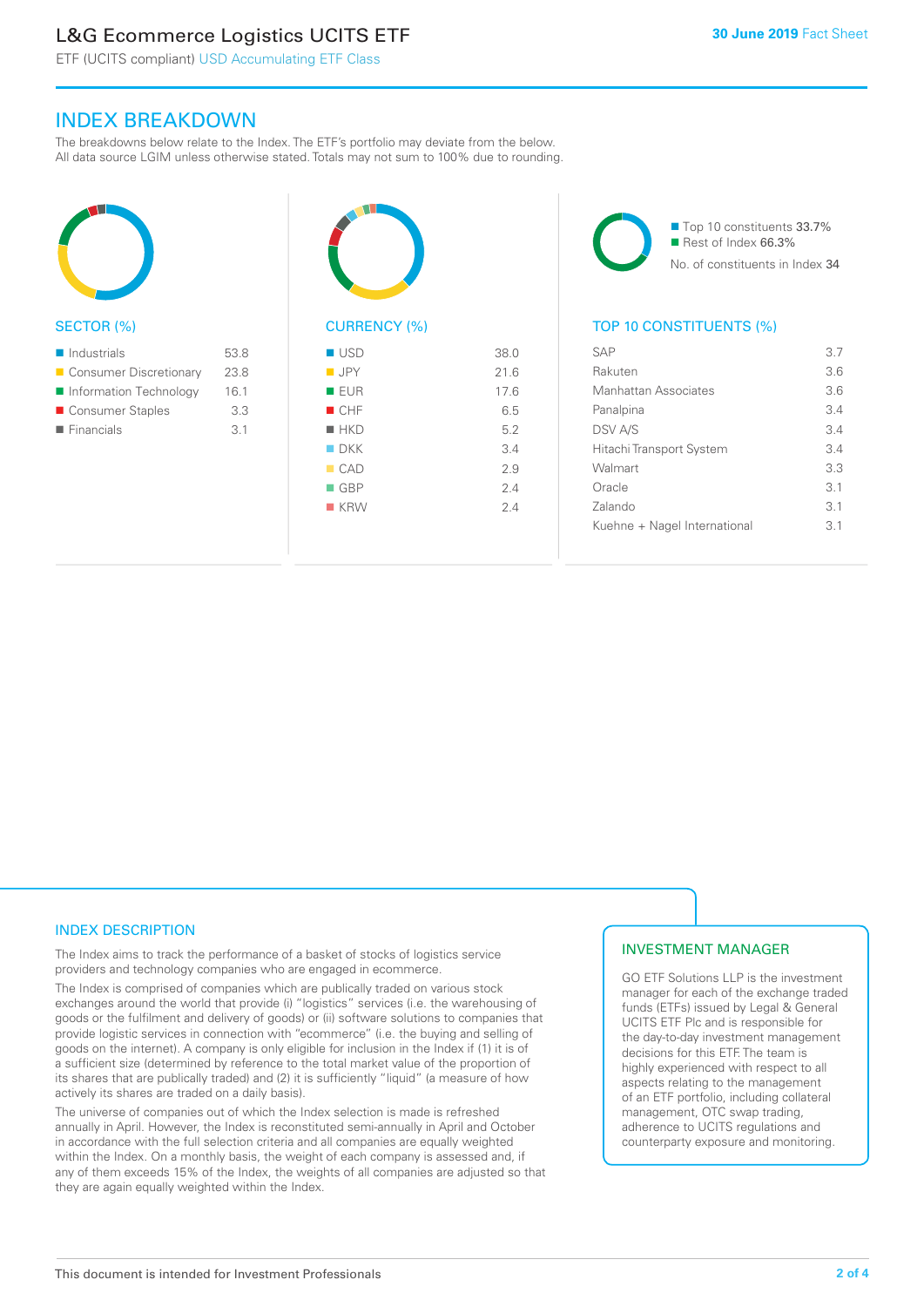# L&G Ecommerce Logistics UCITS ETF

ETF (UCITS compliant) USD Accumulating ETF Class

#### KEY RISKS

- The value of an investment and any income taken from it is not guaranteed and can go down as well as up. You may not get back the amount you originally invested.
- An investment in the ETF involves a significant degree of risk. Any decision to invest should be based on the information contained in the relevant prospectus. Prospective investors should obtain their own independent accounting, tax and legal advice and should consult their own professional advisers to ascertain the suitability of the ETF as an investment.
- The value of the shares in the ETF is directly affected by increases and decreases in the value of the Index. Accordingly the value of a share in the ETF may go up or down and a shareholder may lose some or the entire amount invested.
- The ETF's ability to closely track the Index will be affected by its ability to purchase and/or sell the Index constituents and any legal or regulatory restrictions or disruptions affecting them.
- The ETF's ability to closely track the Index will also be affected by transaction costs and taxes incurred when adjusting its investment portfolio generally and/ or to mirror any periodic adjustments to the constituents of the Index. There can be no certainty that ETF shares can always be bought or sold on a stock exchange or that the market price at which the ETF shares may be traded on a stock exchange will reflect the performance of the Index.
- The ETF is subject to the risk that third party service providers (such as a bank entering into swaps with the ETF or the ETF's depositary) may go bankrupt or fail to pay money due to the ETF or return property belonging to the ETF.
- As the Index includes micro, small and medium-sized publicly traded companies, the ETF is subject to the risk that such companies may be more vulnerable to adverse business or economic events and greater and more unpredictable price changes than larger companies or the stock market as a whole.
- Companies that provide logistics services or software solutions to logistic service providers in connection with ecommerce are particularly vulnerable to changes in business cycles and general reductions in consumer spending resulting from recession or other economic factors. Such factors could lead to a decline in the value of the companies represented in the Index and therefore the ETF.

For more information, please refer to the key investor information document on our website **Z** 

### TRADING INFORMATION

| <b>Exchange</b>           | <b>Currency ISIN</b> |                      | <b>SEDOL</b>   | <b>Ticker</b> | Bloomberg |
|---------------------------|----------------------|----------------------|----------------|---------------|-----------|
| London Stock Exchange USD |                      | IE00BF0M6N54         | BFOM6N5 ECOM   |               | ECOM IN   |
| London Stock Exchange GBP |                      | IE00BF0M6N54         | BF0M776        | <b>FCOG</b>   | FCOG IN   |
| Deutsche Börse            | EUR                  | DE000A2H9VH7 BFMYF87 |                | FTI H         | ETLH GY   |
| Borsa Italiana            | EUR                  | IE00BF0M6N54         | <b>BF0M787</b> | <b>FCOM</b>   | ECOM IM   |
| NYSE Euronext             | <b>FUR</b>           | IF00BF0M6N54         | BF0M7B0        | <b>ECOM</b>   | FCOM NA   |

The currency shown is the trading currency of the listing.



#### SPOTLIGHT ON LEGAL & GENERAL INVESTMENT MANAGEMENT

We are one of Europe's largest asset managers and a major global investor, with assets under management of £1,015.50 billion (as at 31 December 2018). We work with a wide range of global clients, including pension schemes, sovereign wealth funds, fund distributors and retail investors.

The AUM disclosed aggregates the assets managed by LGIM in the UK, LGIMA in the US and LGIM Asia in Hong Kong. The AUM includes the value of securities and derivatives positions.

### COUNTRY REGISTRATION



#### TO FIND OUT MORE



#### **Index Disclaimer**

The L&G Ecommerce Logistics UCITS ETF (the "ETF") is not sponsored, promoted, sold or supported by Solactive AG. Nor does Solactive AG offer any express or implicit guarantee or assurance either with regard to the results of using the Index and/or Index trade mark or the Index price, at any time or in any other respect.

The Solactive eCommerce Logistics Index Net Total Return (the "Index") is calculated and published by Solactive AG. Solactive AG uses its best efforts to ensure that the Index is calculated correctly. Irrespective of its obligations towards Legal & General UCITS ETF Plc, Solactive AG has no obligation to point out errors in the Index to third parties including, but not limited to, investors and/or financial intermediaries of the ETF. Solactive AG does not guarantee the accuracy and/or the completeness of the Index or any related data, and shall not have any liability for any errors, omissions or interruptions therein.

Neither publication of the Index by Solactive AG, nor the licensing of the Index or Index trade mark, for the purpose of use in connection with the ETF, constitutes a recommendation by Solactive AG to invest capital in said ETF nor does it, in any way, represent an assurance or opinion of Solactive AG with regard to any investment in this ETF. In no event shall Solactive AG have any liability for any lost profits or indirect, punitive, special or consequential damages or losses, even if notified of the possibility thereof.